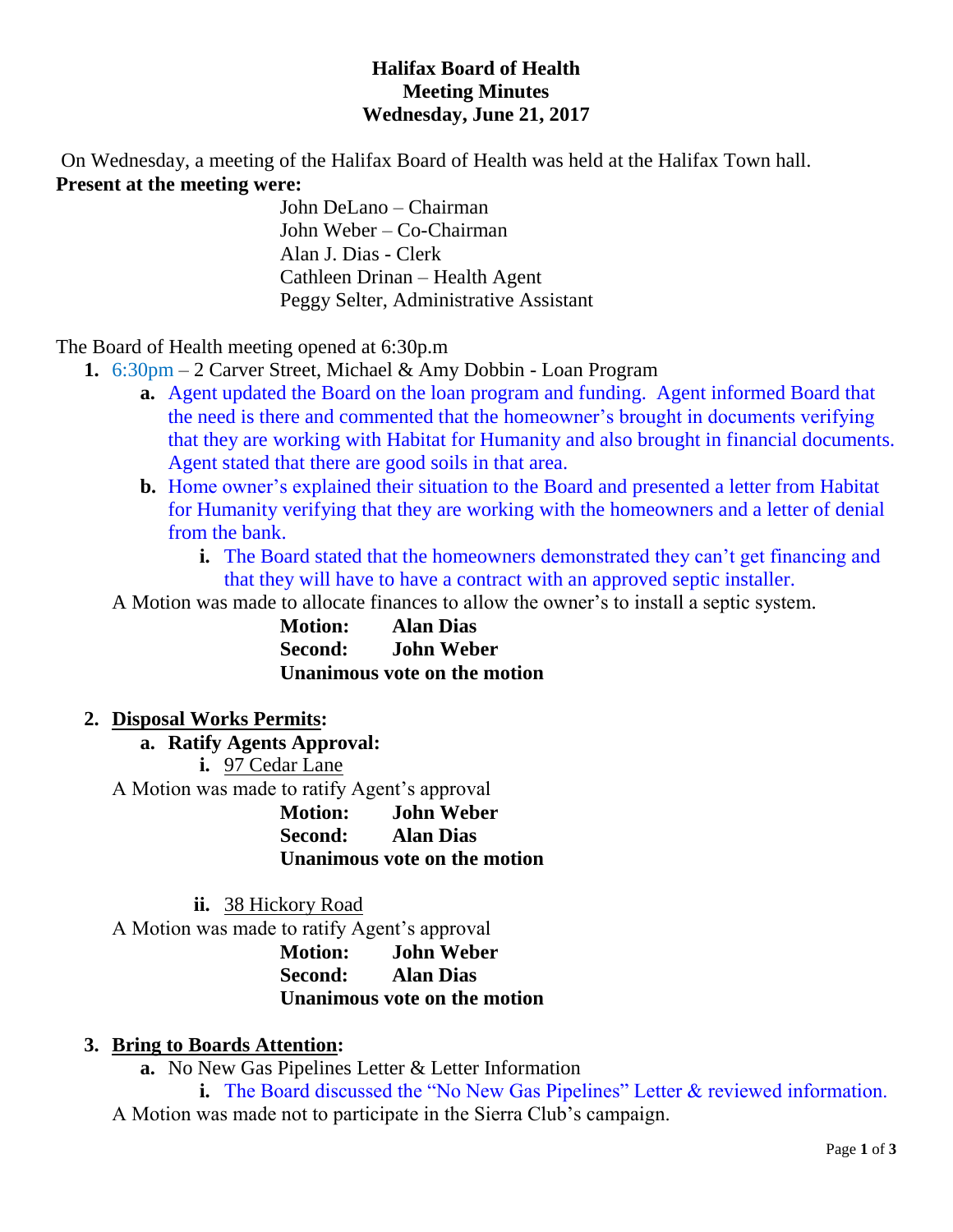### **Motion: John Weber Second: Alan Dias Unanimous vote on the motion**

- **b.** G&L Lab Beach Routine Sample Results Agent updated Board
- **c.** Discussion on how to respond to possible security threats
	- **i.** Chairman will work on an escape plan and Board will revisit at the July 19, 2017 meeting.

#### **4. Discussion Items:**

- **a.** 2017-2018 Employee Evaluations Revisit at 07/05/17 Meeting
- **b.** Healthy Habits Nutrition Discussion Board suggested Health Agent send a letter to the owner(s) stating that the repairs needed and an inspection of the repairs are to be completed by July 05, 2017 or the owner is requested to attend the meeting that evening, July 05, 2017 beginning at 6:30pm.
- **c.** Saccone Brothers LLC dba DeSac ~ Waiver request accepted
- **d. Admin Report:**
	- **i.** None Tonight
- **e. Agent Report:**
	- **i.** WATD Tick Interview Update Agent Updated Board with link to interview.
	- **ii.** 395 Plymouth Street Update Board suggested Health Agent send letter to owner regarding repairs needed at property.
	- **iii.** Tri Town FACTS meetings Agent Updated Board
	- **iv.** 319 Plymouth St. needs to repair SAS Board suggested Health Agent send letter to owner stating 30 days to comply with repairs needed at property.
	- **v.** See ecoRI article about Alum treatments and my comment. Agent Updated Board
	- **vi.** 582 Monponsett Street water records Water records indicated low usage.

### **5. The Following to be signed**:

- **a.** Food Establishment Regulations Revised 05.03.17 **-** Board Signed
- **b. Payroll for the Week Ending June 24, 2017 -** Board Signed
	- **i.** Cathleen Drinan
	- **ii.** Margaret Selter
	- **iii.** Tracy Noland
- **c. Payroll for the Week Ending June 30, 2017 -** Board Signed
	- **i.** Cathleen Drinan
	- **ii.** Margaret Selter
	- **iii.** Tracy Noland
- **d. Meeting Minutes: -** Board Signed
	- **i.** May 03, 2017 Meeting Minutes
	- **ii.** May17, 2017 Meeting Minutes
- **e. Expense Account# 01-512 – FY 17-18 -** Board Signed
	- **i.** Cathleen Drinan Mileage Reimbursement \$341.28
	- **ii.** Kathleen DeVasto-Piemonte Kitchen Inspections \$300.00
- **f. Expense Account# 01-512 – FY 17-19 -** Board Signed